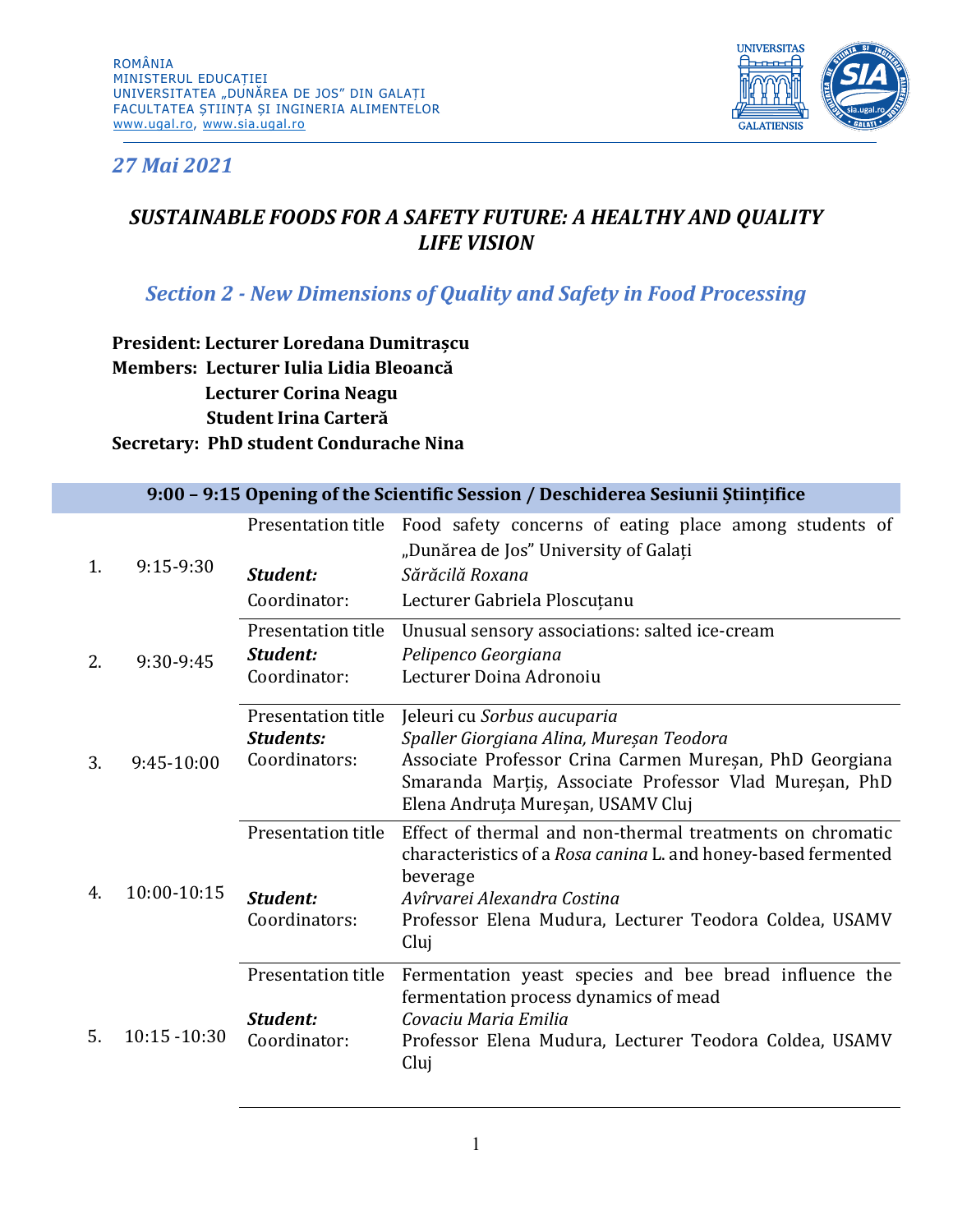

| 6. | 10:30-10:45       | Presentation title<br>Student:<br>Coordinators:         | Influenta enzimelor exogene asupra unor parametri reologici<br>Oltean Iulia Alexandra<br>Associate Professor Crina Carmen Mureșan, PhD Georgiana<br>Martis, USAMV Cluj                                     |
|----|-------------------|---------------------------------------------------------|------------------------------------------------------------------------------------------------------------------------------------------------------------------------------------------------------------|
| 7. | 10:45-11:00       | Presentation title<br>Student:<br>Coordinators:         | The effect of non-conventional methods applied for the rapid<br>inducing ageing character of pear brandy<br>Balaș Petruț-Cristian<br>Professor Elena Mudura, Lecturer Teodora Emilia Coldea,<br>USAMV Cluj |
| 8. | 11:00-11:15       | Presentation title<br>Student:<br>Coordinator:          | Continutul acizilor volatili în unele produse din carne<br>procesată<br>Guțu Crina<br>Associate Professor Iurie Subotin, Universitatea Tehnică a<br>Moldovei                                               |
| 9. | 11:15-11:30       | Presentation title<br>Student:<br>Coordinators:         | Tehnologia Ganimede - Procedeu inovativ de procesare a<br>strugurilor albi și roșii<br><b>Burlacu Cristian</b><br>Professor Gabriela Râpeanu, Lecturer Georgiana Horincar                                  |
|    | 10. 11:30-11:45   | Presentation title<br>Student:<br>Coordinator:          | Traditional fermented beverages from around the world<br>Bălan Nicoleta<br>Associate Professor Oana Constantin                                                                                             |
|    | 11. 11:45-12:00   | Presentation title<br>Student:<br>Coordinator:          | New non-destructive methods used in food safety<br>Rusu Alexandra Georgiana<br>Lecturer Leontina Grigore-Gurgu                                                                                             |
|    | 12. 12:00 - 12:15 | Presentation title<br>Student:<br>Coordinator:          | Comparative study of two drying methods applied to Muscat<br>Ottonel grape (Vitis vinifera L.) pomace -preliminary research<br>Anghel Larisa<br>Lecturer Gabriel-Dănut MOCANU                              |
|    | 13. 12:15-12:30   | Presentation title<br>Student:<br>Coordinator:          | Whipping cream: technological, nutritional and quality<br>approaches<br>Sandu (Secobeanu) Violeta<br>Lecturer Doina Adronoiu                                                                               |
|    | 14. 12:30-12:45   | Presentation title<br><b>Students:</b><br>Coordinators: | Scientific grounds for deciding between different beer types<br>Pavel Elena Daniela, Soltan Lidia<br>Lecturer Georgiana Horincar, Professor Iuliana Aprodu                                                 |
|    | 15. 12:45-13:00   | Presentation title<br>Student:                          | Evaluation of the main quality characteristics of meat<br>products<br>Preda Cristina                                                                                                                       |